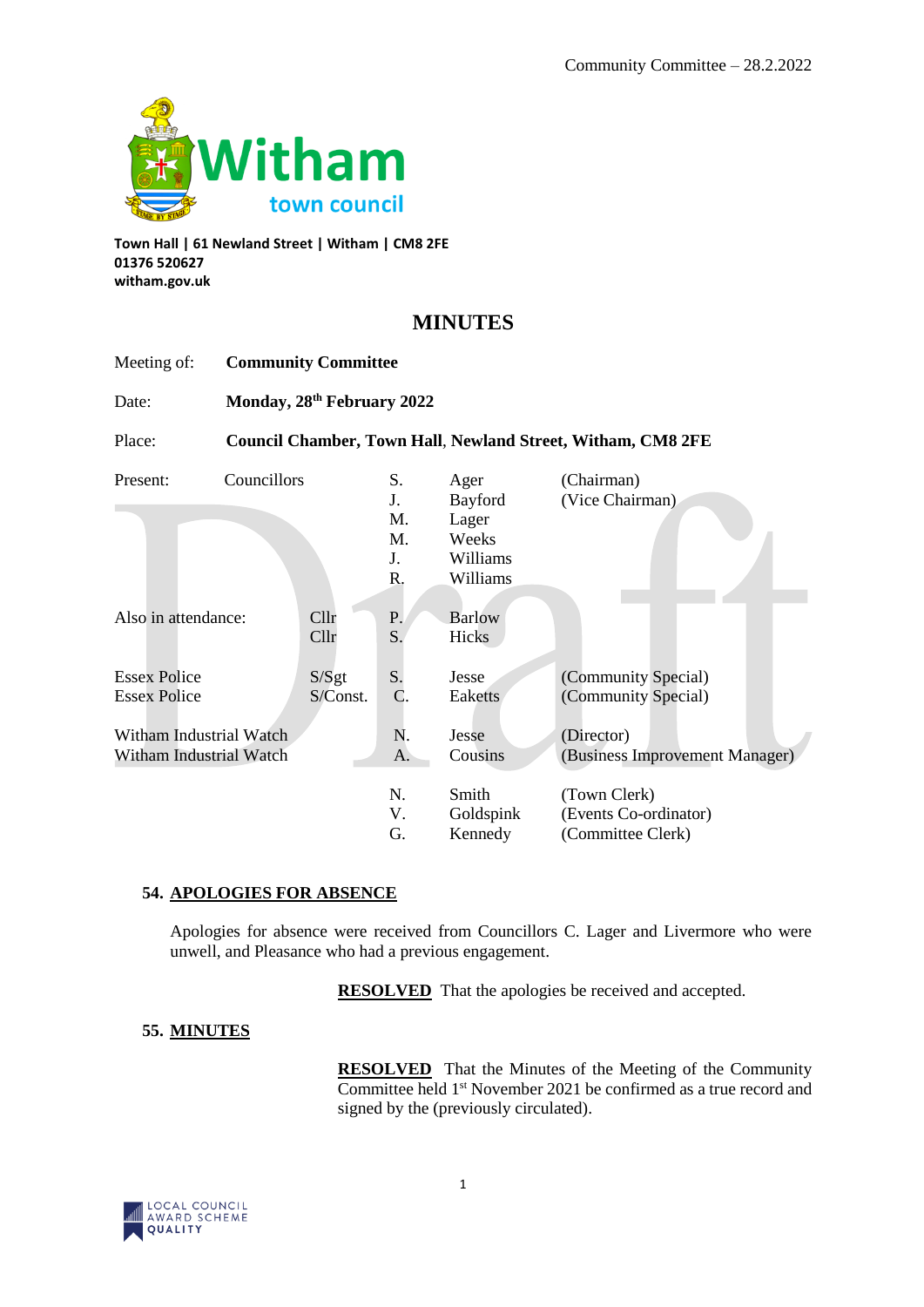#### **56. INTERESTS**

Councillor R. Williams declared a non-pecuniary interest in Minute 63(a) – Grant Aid Request, Witham Carnival Association, as he manages its website.

Councillor Barlow declared a non-pecuniary interest in Minute 63(b) – Grant Aid Request, Witham BB, as two of his grandchildren are members of the organisation.

#### **57. QUESTIONS AND STATEMENTS FROM THE PUBLIC**

There were no members of the press or public present.

#### **58. GUEST SPEAKERS**

The Chairman welcomed Neil Jesse and Adrian Cousins from Witham Industrial Watch (WIW) to the Meeting.

Mr Jesse thanked Members for the opportunity to talk about WIW. He said that the WIW was set up by a group of businessmen in 2004 and were successful at achieving Business Improvement District (BID) status as an effective network of communicating, improving security and tidying the industrial estates. There were five volunteers on the Board of Directors on WIW which was a non-profit organisation.

Mr Cousins said that he was appointed as Business Improvement Officer in 2019. Since setting up WIW, 82 CCTV cameras had been installed, 8 defibrillators, security patrols, gritting during icy weather, landscaping and litter collection. The current BID runs until 2024 and when the last vote was taken 88% of businesses were in favour.

Mr Jesse stated that he hoped retail and town centre businesses would form a BID.

Members congratulated the WIW on the work they had undertaken to improve security and deter crime on the estates. It was agreed that there was potential for a retail BID. It was hoped that WIW would promote Community Specials and that renewable energy measures could be installed across the industrial estates.

The Chairman explained that she would be attending the next WIW members' meeting on  $25<sup>th</sup>$ March 2022. She thanked both Mr Jesse and Mr Cousins for their informative presentation.

#### **59. ESSEX POLICE**

Sergeant Jesse introduced the newest recruit, Special Constable Claire Eaketts who had been out on patrol with other officers from last year.

The Chairman welcomed S/C Eaketts and presented her with a Witham Town Council badge.

S/Sgt Jesse explained that following the introduction of Community Beat Surgeries, sessions had been held with specials on a Saturday at The Hub and on a Tuesday at the Town Hall with regular police officers. He said that police try to engage with residents and had tried evening meetings and coffee with cops but people prefer using social media and want an immediate response rather than to wait for a surgery. Numbers attending had been low and it would be reviewed in March.

S/C Eaketts said that as a bank manager she was in a position to give information on how to protect oneself from scams, rogue traders, etc. both on the telephone and online.

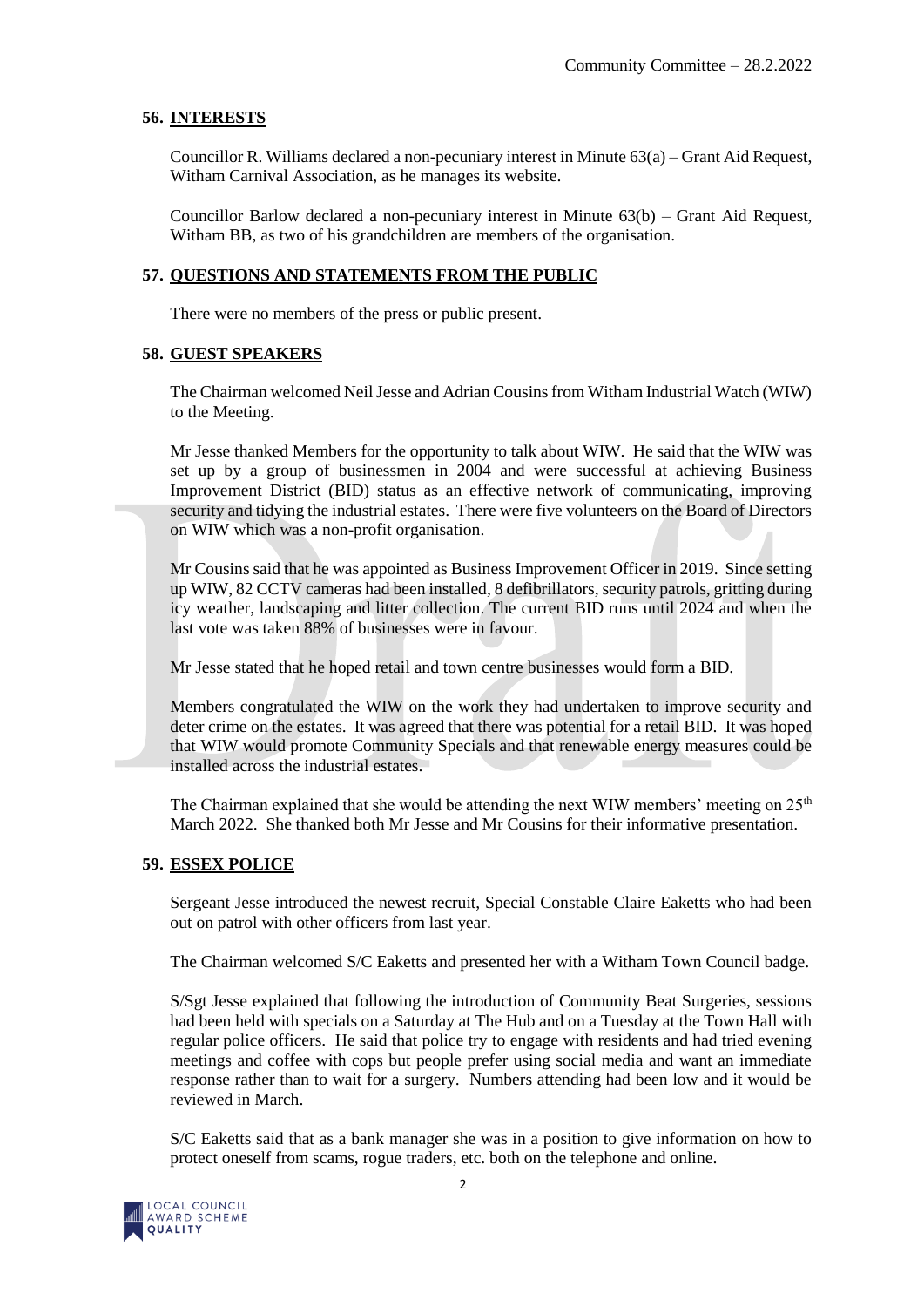S/Sgt Jesse said that following a hit and run incident they had been able to recover a stolen vehicle and prosecution was being instigated. He had been able to attend two Witham BB sessions and would do more in the future. There was still a clamp down on electric scooters as Witham does not have an approved scheme.

Members commented that the surgeries were probably not popular as the police were succeeding. They remembered why the Community Special scheme had been set up following unacceptable anti-social behaviour.

The Chairman thanked S/Sgt Jesse and S/C Eaketts for their report and hoped they would be able to participate in the 'pop up' stalls, which would be arranged.

#### **60. TOWN CLERK'S REPORT**

The Town Clerk had nothing further to report.

#### **61. COMMUNITY COMMITTEE INCOME, EXPENDITURE AND BUDGET REPORT**

The Community Committee Income and Expenditure report for the period up to  $31<sup>st</sup>$  January 2022 was received.

The Town Clerk explained that currently there was a predicted  $£6,000$  underspend on the Community budget.

> **RESOLVED** That the Community Income and Expenditure report for the period up to 31<sup>st</sup> January 2022 be received and information noted.

### **62. GRANT AWARDING POLICY**

The Grant Awarding Policy was received and Members asked to agree the level of part funding required.

Members suggested that there be a sliding scale depending on the size of the grant requested. Micro grants under  $\text{\pounds}250$  would not require matched funding, grants up to  $\text{\pounds}5,000$  would require 25% of costs being raised and grants over £5,000 would need 50% of costs being raised.

Members agreed that it was unrealistic to expect that beneficiaries would all be residents within the town but that any grant must be paid into the organisation's bank account.

> **RESOLVED** That part funding be on a sliding scale with micro grants of under £250 not requiring any matched funding, grants up to £5,000 would require 25% of costs having been raised and grants of over £5,000 would need 50% matched funding, be agreed.

> **RESOLVED** That the stipulation that beneficiaries must be resident in the town be removed and that it is stated that all grants must be paid into the organisation's bank account and not that of an individual.

> **RESOLVED** That the Grant Awarding Policy with the above amendments be agreed.

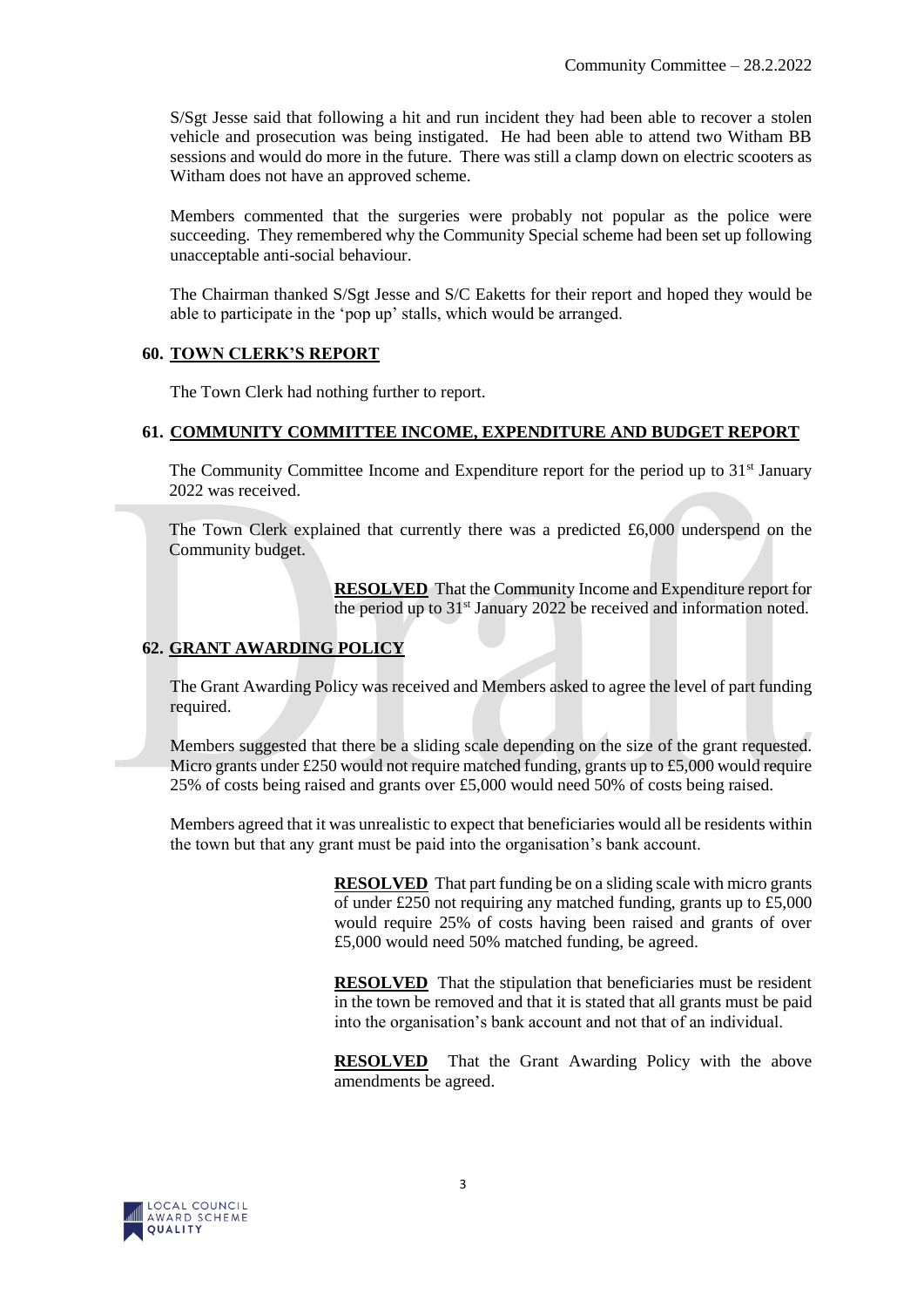### **63. GRANT FUNDING REQUESTS**

(a) Witham Carnival Association

Councillor R. Williams had declared an interest.

A grant-funding request was received from the Witham Carnival Association.

Councillor R. Williams explained that there had not been a carnival for two years and repairs to the float were now needed. He said that the carnival was an exceptional day with between two and four thousand people watching the procession and attending the park.

> **RESOLVED** That a grant of £8,000 be made to the Witham Carnival Association so that this year's carnival may take place.

(b) Witham Boys' Brigade

Councillor Barlow had declared an interest.

A grant-funding request was received from the Witham Boys' Brigade (BB).

Councillor Barlow explained that BB had 150 boys and girls attending sessions including those with special educational needs.

Members calculated that there was a total of £5,758 available through grant aid, youth and community budgets. It was recognised that this was not the total sum requested but BB could apply in the new financial year.

> **RESOLVED** That a grant of £5,758 be given to the Witham Boys Brigade to assist funding the 50<sup>th</sup> anniversary.

# **64. EVENTS**

Members were asked to note the dates of the following events –

Saturday,  $16<sup>th</sup>$  April 2022 – Easter Egg Hunt Saturday,  $2<sup>nd</sup>$  July 2022 – Dog Show.

The Events Co-ordinator stated that tickets to take part in the Easter Hunt would be released at the end of March and that stall holders were being sought for the Dog Show.

**RESOLVED** That the information be received and noted.

# **65. QUEEN'S JUBILEE WORKING GROUP**

The Notes from the Queen's Jubilee Working Group Meeting held 26<sup>th</sup> February were received.

Members were informed that whilst people were being encouraged to plant a Jubilee Oak on 11<sup>th</sup> March it was considered too late in the season so the Town Council tree would be planted in November on the green adjacent to Guithavon Valley Church.

**RESOLVED** That the Notes be received and information noted.

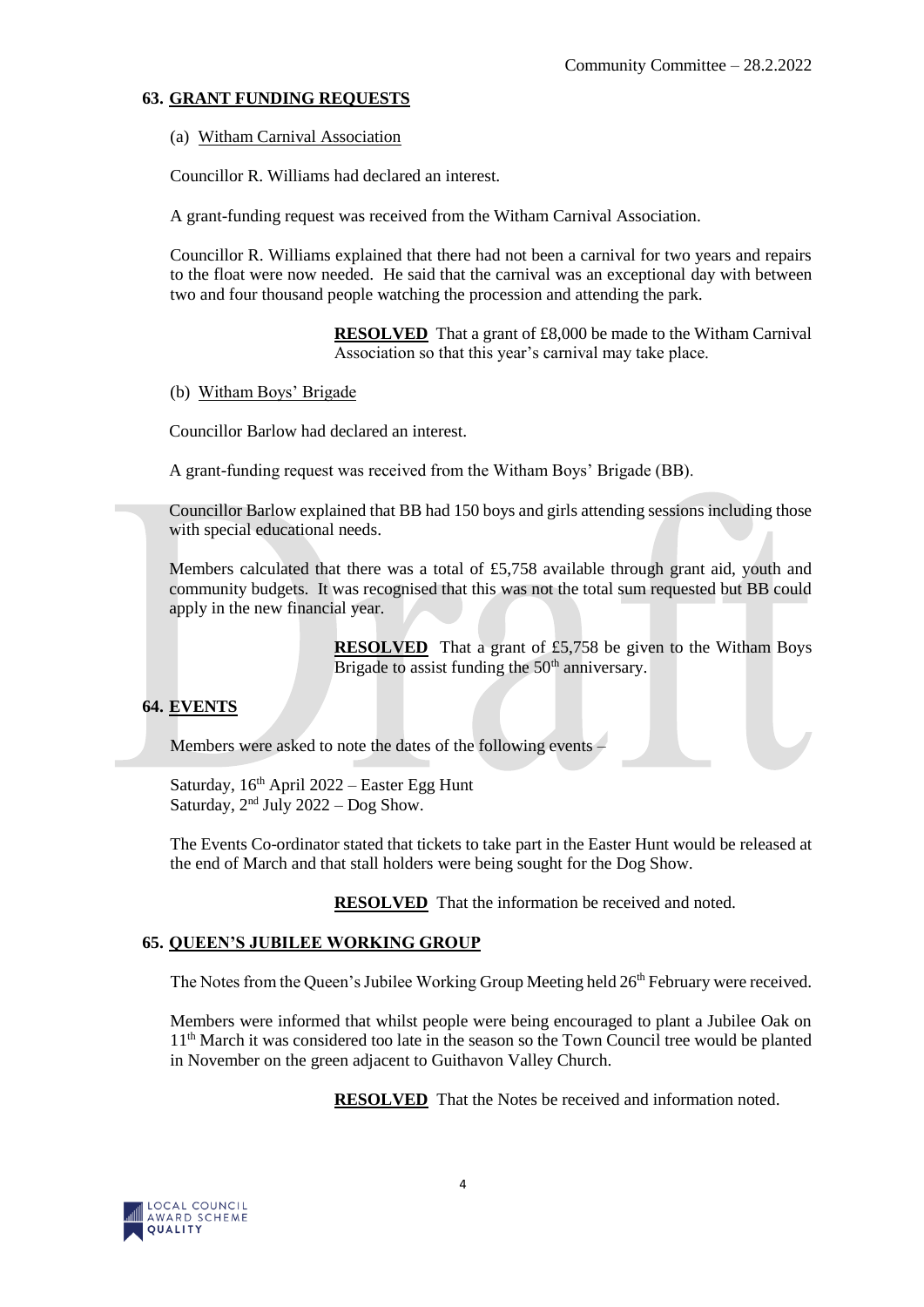#### **66. POP-UP STALLS**

Members were asked to agree dates and venues for future pop-up stalls.

Members suggested suitable venues for the stalls and it was agreed they should be held monthly alternating between a Tuesday, when the police might be able to attend, and a Saturday. Members would be able to transport the gazebo and table themselves.

> **RESOLVED** That monthly pop-up stalls be organised, alternating between Tuesdays and Saturday, circulating between Forest Road, Spa Road, by Aldi and in the Grove Centre.

#### **67. ALLOTMENT APPEAL PANEL**

A report concerning the Allotment Appeal Panel was received.

Members recognised that there could be occasions when an appeal panel would be required and Councillors Bayford and R. Williams volunteered.

> **RESOLVED** That an Allotment Appeal Panel be set up consisting of Councillors Bayford and R. Williams.

#### **68. SOCIAL MEDIA**

Social media statistics were received.

**RESOLVED** That the statistics be received and noted.

#### **69. WINTER WONDERLAND**

Members were asked to consider the viability of a Winter Wonderland on the River Walk.

The Town Clerk explained that the budget available for a Winter Wonderland would be insufficient to do justice to such an event. £25,000 would provide an archway, a few statues and a string of lights whereas other Councils spend over £100,000.

Members recognised the logistics of such an event on the River Walk and that the costs could not be justified.

The suggestion was put that consideration should be given to an earlier carol service so that young families might be able to attend.

> **RESOLVED** That it be agreed not to hold a Winter Wonderland on the River Walk because of the high costs and logistics to stage such an event.

# **70. EXCLUSION OF THE PRESS AND PUBLIC**

**RESOLVED** That under the Public Bodies (Admissions to Meetings) Act 1960, the press and public be excluded from the Meeting for the consideration of the remaining items of business on the grounds they involve the likely disclosure of exempt information falling within Schedule 12A (S5) of the Local Government Act 1972.